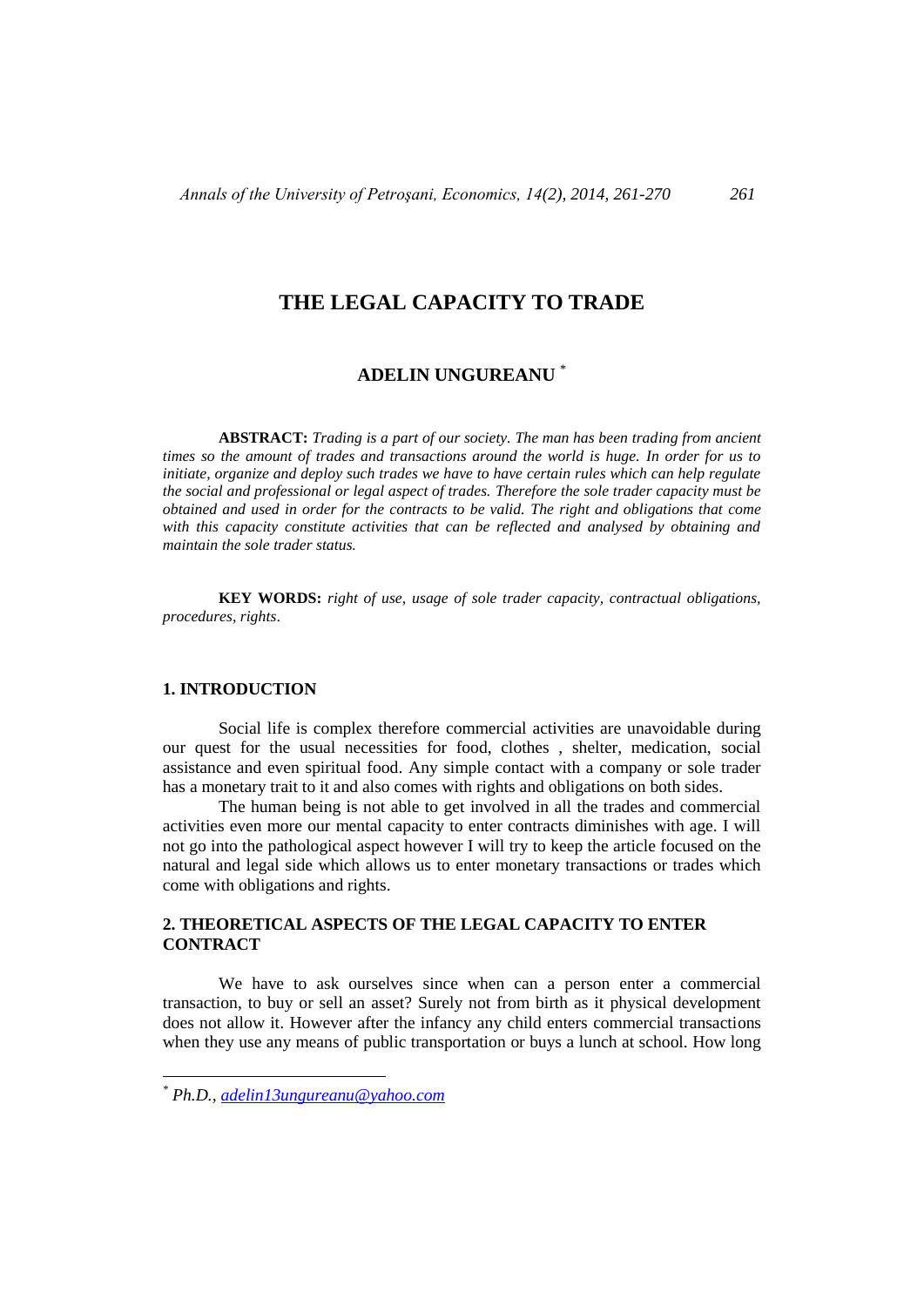does the child have to wait till he can rent or even buy its own place to live and then sell it to make a profit? The research becomes very interesting as if we look at it from a certain legal point of view even an unborn child becomes a legal entity.

The legal capacity is regulated in different ways depending on the country just as its effects on financial law or other aspects are regulated differently. However we are one of the first generations which pays close attention to the commercial laws and regulations and to the unification of the commercial treaties at least in some domains. This is mainly due to the formation and efficient running of the European Union. When talking about the subject of this article it is hard to establish common ground or if ever all the states of the world would ever agree on this considering the multiple differences be it cultural, linguistic or in the standard of living.

The human is a rational being which lives in organised social environments. Our life is not defined by isolation but on the contrary we thrive in large communities even metropolis where the social and commercial aspect are omnipresent. All that relate to the legal capacity. According to the definitions from specialized courses the legal capacity is a general and abstract ability of an individual to have rights and to use those rights according to the laws in force.

The features of the legal capacity are: generality, inalienability, intangibility and lawfulness (Mihai, 2004, p.129). These characteristics are valid even if we look at it from the law's theory, civil or even economic point of view. Any human being has legal capacity, it is not preferential or conditional. When we bear in mind the general aspects and unitary character we can distinguish some limitations which concern a certain form of the legal capacity and appear under certain conditions. The individual can never be stripped of its general and lawful legal capacity distinctive to its nationality or under the laws of the country he is living and undertaking multiple activities.

The legal capacity is general and particular however when it is analysed under the possibilities it gives the holder like the power to engage in certain activities, to be inherited, to sign civil agreements or to trade we can distinguish two versions: the capacity to act and the capacity to use. To better understand the meaning of these two notions I refer to the Romanian law according to which the capacity to use is ' a person's ability to have rights and obligations; it starts at birth and it stops with the person's death' (Noul Cod Civil rep, art.34-35); the capacity to act is ' the person's ability to sign contracts and civil documents; complete capacity to act starts when the person comes of age; the underage person gets through marriage total capacity to act' (Noul Cod Civil, re part.37,38,39).

The main regulatory documentation regarding these notions can be found in the old legislation too which came into force in 1954 (article 31). Between the 2 notions there is a difference but under the temporal aspect the capacity to use includes the capacity to act which is gained later in life, both capacities terminating with the person's life. There are situations when the capacity to use can be limited so that the civil, economic and financial actions become impossible.

Going back to the first aspect regarding the capacity to use we have already noticed it has a general character. So the individual can have rights and obligations however the legal capacity does not insure the capacity to use. So the underage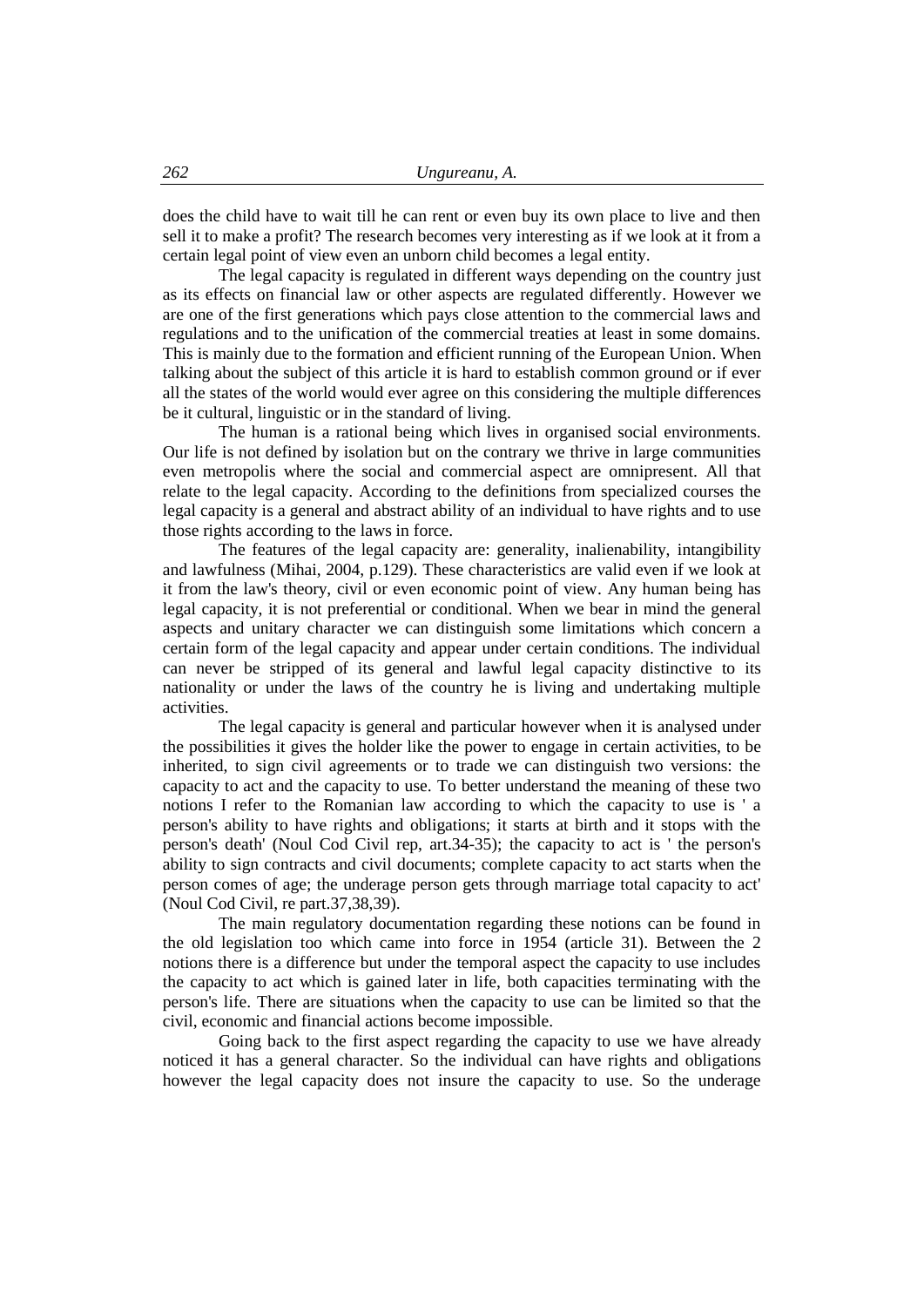person(in Romania the coming of age is at 18) can get as an inheritance the shares in a company but the administration of the economical activities will not automatically go to him as he is missing the other aspect of capacity, the use one. Also, if you he wants to set up a business through the creation of a structure such as a trade company with legal personality, carrying out certain formalities cannot be recorded directly by the person lacking the capacity to use.

That is why, through concrete legal possibilities the legal property of a person deprived of capacity to use may be managed by another person, obviously that has the necessary legal capacity, in the interest of the minor or the person deprived of capacity to use, if this is major. In order to create some early possibilities (partial) of exercising the subjective rights of the holder, restricted capacity has been created for minors aged between 14 and 18 years, such persons being able to sign certain personal legal documents (Dănişor d. C & Daniel & Dănişor G, 2008, p. 340, apud Daniel. I).

In economic matters, this type of capacity to use is the most restrained and it does not offer great advantages, the person being deprived of the total using of its subjective rights. Then managerial activity itself is complex, involving a whole range of initiatives give tasks and responsibilities, a fact which shows that the time of the exercise of a specific economic activity, that of his coming of age. In accordance with the specific legislation in Romania for the past four years prior to the age of becoming, for signing legal acts the minor will need various agreements either from parents or legal representatives, as appropriate, only certain categories of documents, basically those concerning conservation will be easier to sign if there is no risk of reducing his goods in terms of value through the administration of them.

However, Romanian legislation introduced provisions including the possibility of acquiring anticipated capacity of use before the age of majority. So under the current civil code, a person acquires legal capacity (usage), even before he is born, which at first glance seem almost impossible; the rights envisaged are concerned on the unborn child, not his parents or his mother this time.

The applicability of this exception to the moment of acquiring the capacity to use regards the inheritance rights. In other words, whether by operation of law, Romanian civil throughout, this type of capability is recognized for the unborn but conceived (from the moment of conception, which can be determined scientifically), if the child is born alive, then for him the condition regarding the vocation for a particular succession would be met. For a person to inherit he must be alive, basically to exist on the date of succession, the date of death of the person laid down naturally or by judicial process. Fold here a fiction with normative character appeared, as an unborn child but conceived cannot be removed from a sequence, which was necessary after his birth, evidently caused by the fact that it has to be born alive. Obviously that the inheritance may include social actions and parts, so that they will be dealt according to the law or legislation in legal devolution or agree with the will of the holder, if the will in question was put together.

By reference to the civil code in articles 39 the situation of acquiring full exercise to use is implied, either in advance, up to the age of becoming, which in our country is lower than in some States. So for the person who marries before 18 years, the full capacity of use is established from the date of marriage.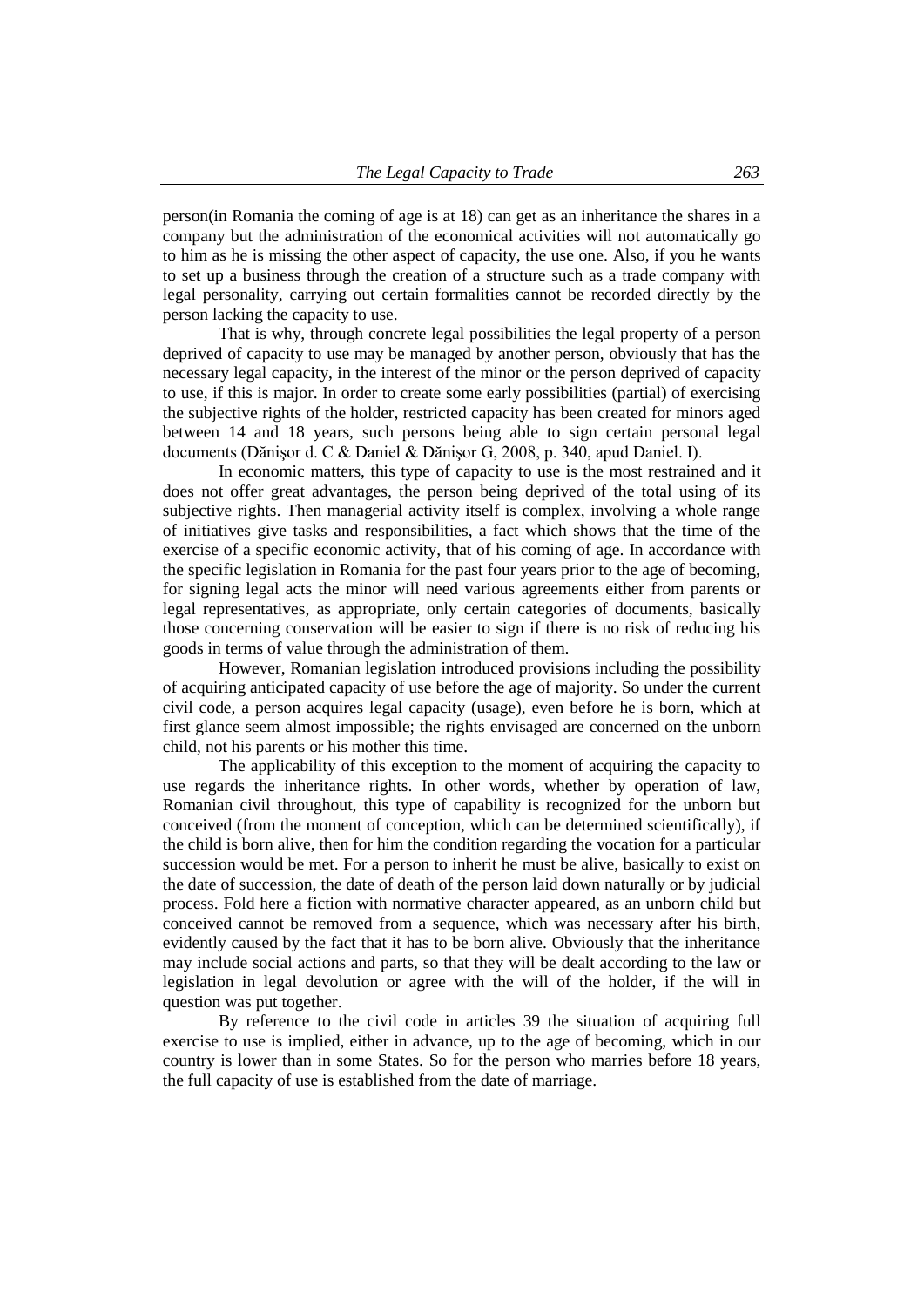Objective analyzing, obviously we are talking about all of the exception or legislative fiction, because in terms of physical and mental development of the rules should be equal for everyone; how a particular marriage, however, includes the same social status as well as the specific rights and obligations has been established so by effect of the final regulatory action as minor married to acquire the full effects of exercise capacity. In this case, the exception does not cover only certain duties specific duties of times family, but can exercise direct times that of discharging any duties, including those to conduct economic activities, to make specific acts, if not precisely those economic operations are impeded by certain specific age limits, as it might be the banking ones or of a different kind.

Within the company in dealings with third parties or with other economic operators, the person must be responsible and from a legal point of view to be in full capacity to use, so his acts cannot be tainted in any way. Not incidentally, and labour legislation makes full working capacity with the age of becoming. It's true and here there are some exceptions, on the programme of work of the juvenile, the conditions under which the work and time of day in which work is done, but the basic rule is all full capacity to use, which as I stated to be received on the path.

Once a person holds the full exercise capacity does not mean that this one will have it the rest of his life, as is the capacity to use, characteristic. Thus fall short of full capacity of exercise though have become major persons placed under interdiction, and well as mentally alienated persons-and obviously their individual actions will be limited, subject to allowance or direct administration as appropriate. A staff employed in each of these situations will not be able to organize single economic activities being necessary to take certain measures for managing legal conclusion.

An important aspect in acquisition times exercise capacity loss is the person discernment. It constitutes "intellectual capacity of an individual to distinguish and prioritise rational values or objects, relationships, and assessed, so as to be informed of his actions to realize the significance of the actions and of the consequences of actions in which it was committed" (2004, p131). Discernment is absolutely necessary a platforms when it enters the various legal or economic relations. That illness or psychological development in order to attract in terms of responsibility, on the way, and therefore its ability to render into society by seeking attainment of legitimate interests, by honouring some duties undertaken by other States in fact will be reduced, making it necessary to have a foreign intervention in favour of the person no longer has the capacity to exercise.

Because I referred to the role of legal capacity under economic relations I will make the following analysis respecting the quantification of non-monetary injuries in component financial repairs. The problem of infringement of one's image or alteration of works or supplies unique is not new, but we remain in the sphere of moral damage. When a person is insulted or slandered several times, a fellow with the discernment is born for the injured person, the right to obtain damages from the guilty.

Compensation for moral and material injury caused by a long time was perceived to illogical and shocker (Mezeaud & Mezeaud, 1965 panorama II, no. 397, and next, apud Deleanu, 2005, p. 331). However the concept of this type of renovation has come a long way in the right, so slowly but surely, what once seemed illogical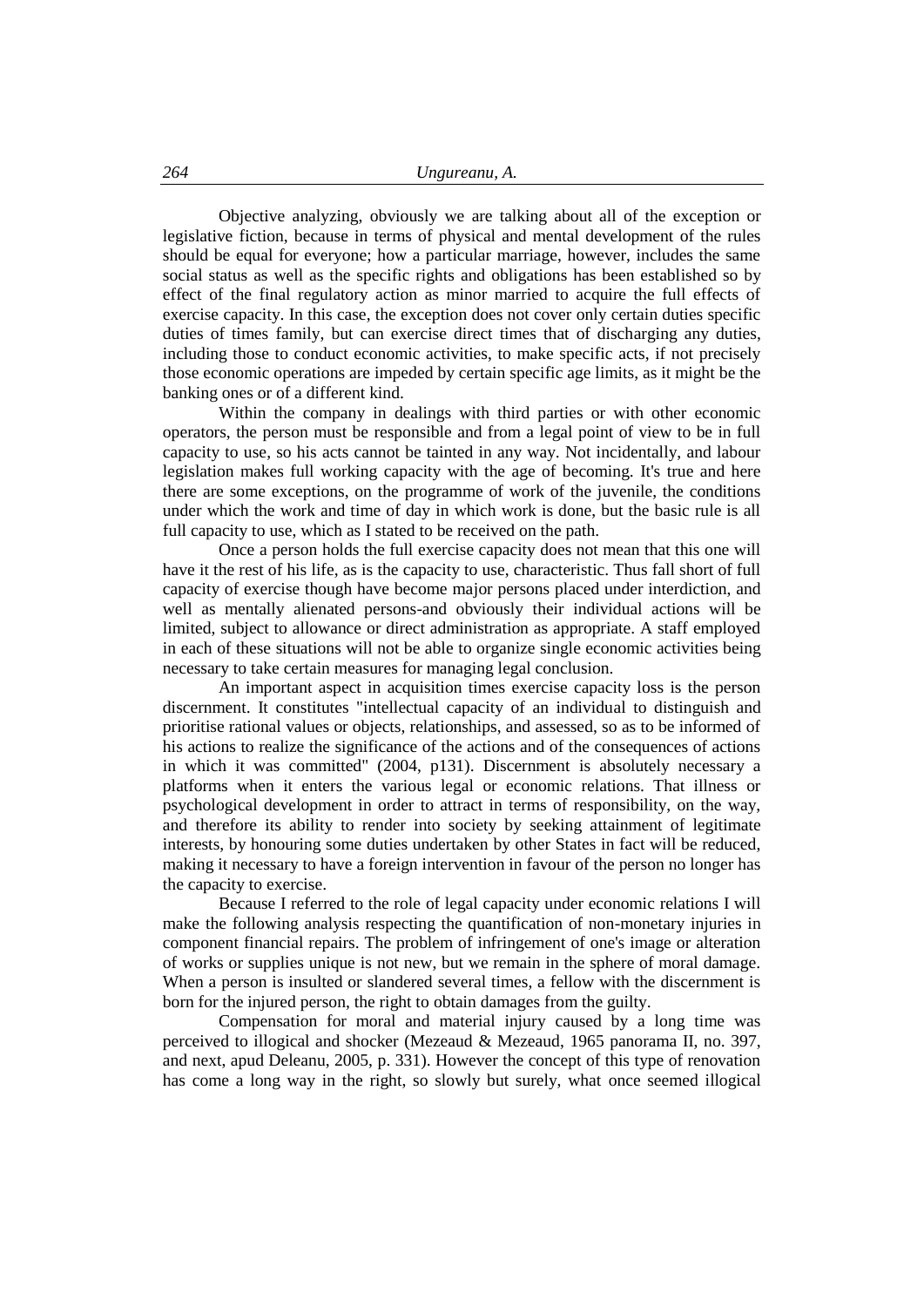principle level became the first proposal, and then legal norm and here's how it's currently non-material damage, without any material component directly inflicts damage are repaired based on pure materials, damages through issues and economic considerations given the gift to satisfy the claims of the injured party. How to calculate these damages, which would be the formula calculation technique times we do not know precisely, therefore, concrete provisions would be welcome, because today is a different offense addressed under the aspect of compensation also includes assigned, although as I said subjectivity can be expanded in to establish.

Commercial activity involves specific action on trade, the completion of legal documents whose circulation is found in contacts between companies or between them on the one hand and the State on the other side. The multitude of commercial laws, implies the existence of discernment on the part of the person who participates in the preparation of their own, and one of the most important documents are contracts concluded, the most common being those that have a commercial component.

The contract represents a bilateral or multilateral agreement, and the rights and obligations set out in the conclusion become benefits times for parts duties. That is why, at the signing of the contractual agreement, each entity to fulfil all the conditions required by law to be able to perform such operation, so that in the end the final act to legalize the understanding that has been reached and that represent the will of the parties. In economic activity we are dealing with several types of contracts, some of them used very often, others on the contrary, after extended periods of time. Of contracts between the business world encountered we list a few: the insurance contract, contract, contract of Association Commission, consignment agreement, contract, supply contract, loan agreement, lease agreement, rental agreement, contract term, the contract of sale shopping and many other types of agreements between the parties.

The conclusion of these contracts supposes commercial society times other entity with economic activities, the existence of exercise capacity, the person designated to negotiate and to conclude an understanding. In terms of the way in which they organise the work of the economic operator, taking into account its diversity and expanding the geographical areas, in many cases, the physical presence of the trader is impossible, he may not be simultaneously in several places at once. In this situation, on the basis of a warrant contract trade, it empowers a person, called an agent to negotiate and finally reach an understanding if you conclude a contract with another company on behalf of an entity that has mandated, the trustee being remunerated for this type of task representation (Bojincă, 2001, pp. 273-274).

Remunerate trustee distinguishes mostly commercial form of the civil contract, but what I wish to clarify here is that in such a situation a person, that is, the trustee must also have exercise capacity, so as to be accountable for his deeds, both the rights and obligations arising from the instruments concluded will become benefits and burdens for the person that cost him engaged, contracts, having the same enforceability as their principal, and how it had been completed by himself. Contract with a commercial component, concluded by an incapable, if not covered by any of the exceptions laid down by law is in principle an agreement voidable. Legal capacity is required to be at the end of understanding graphs, the disappearance of the exercise does not affect the validity of the Act.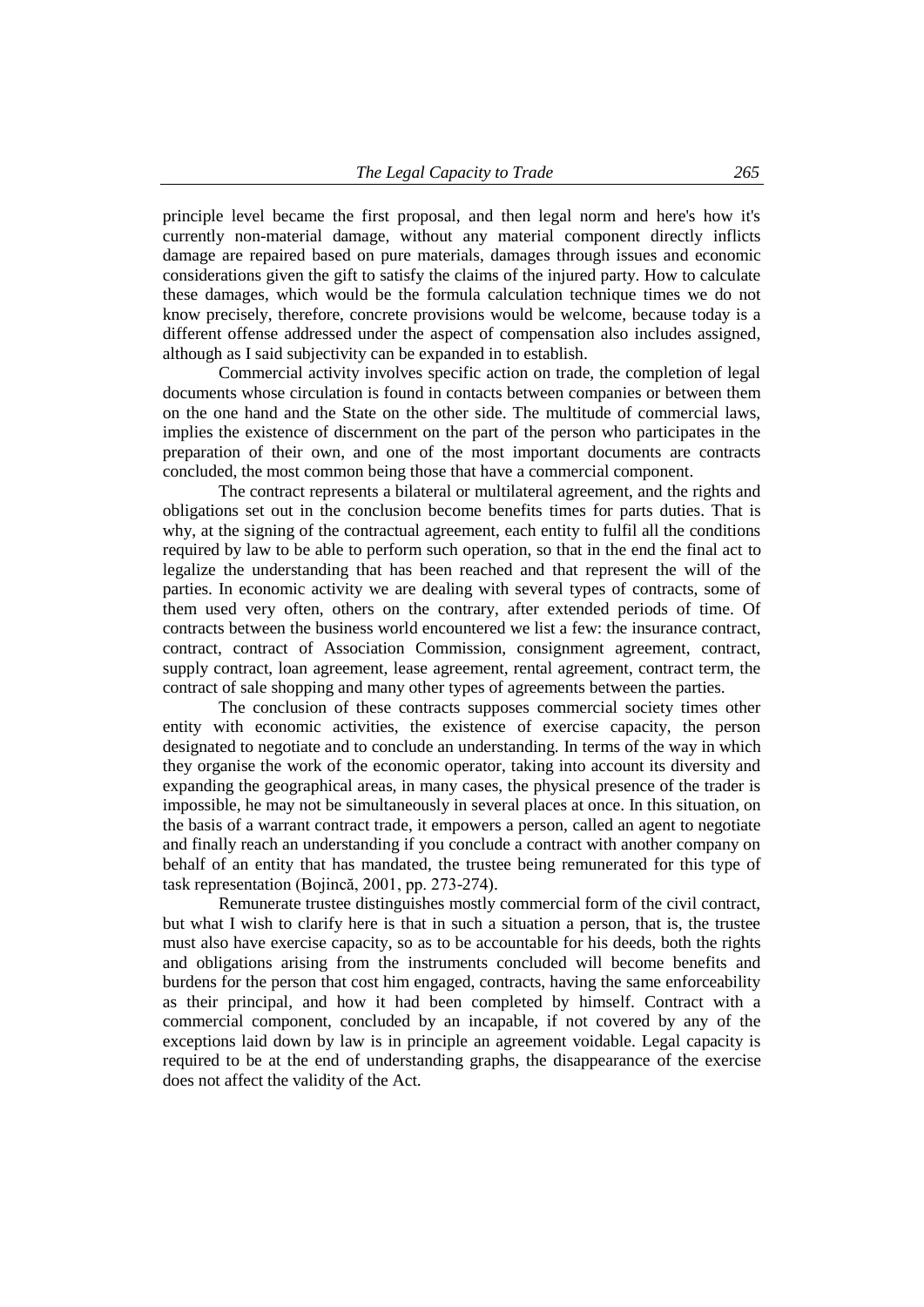Because labour legislation provides for the possibility of acquiring quality employee, for certain activities and subject to certain conditions before his 75th birthday by a major person, opinions expressed below is that as far as possible, the representation of the example above, the specific mandate entrusted to commercial to be a person of course would be able to have the quality of employee, but that would be a major. If the latter has experience and education in the domain, things are deemed to stand better. It would be a complicated situation, however, even though in practice it's probably rare that empowerment of married minor is to conclude in the name of and on behalf of various legal entities.

Through the co-ordination of the provisions of the new civil code, legislation in the field of labour and commercial aspects, this is possible because the minor married acquires the full exercise capacity and all those before reaching 18 years of age may have the quality of employee, non-compulsory condition to the contract of mandate. Well, the acts of these, I sustain, remain valid, since although they are concluded by a minor under the exceptional aspects it had at the end of their exercise capacity.

The situation could be even more complicated if the said minor due to various reasons I would stop the marriage, so the possibility of losing full version exercise capacity, and maintaining it. Whatever variant followed, concluded is subject to the existence of a full exercise capacity of their actual date, and the subsequent evolution of the State of the person and the maintenance/loss of capacity could not influence the validity of the documents negotiated and entered into.

Legal capacity is therefore an essential skill of the human being in the sphere of social organization. If upon the first versions, the things concerning the use, acquisition, maintenance, loss, and the effects generated are quite clear, in terms of use appear certain , age related mental evolution, civil status, various diseases, judicial decisions with times disturbingly direct possibility the exercise of rights of the person in accordance with its interests of another and with coverage of some duties.

When we speak of legal capacity one must not refer, however, only to the individual, but also to the legal person. The last few decades in terms of legislation regulating the establishment, organization, functioning of the legal person has changed much, and its existence in European social and economic landscape represents a reality however. With all the differences compared to the natural person under legal issues and countless person is acquiring certain rights, it can wield in whichever legitimate interests and at the same time they are retained on the various obligations both contractual as well as through direct effects of tax legislation.

Through direct reporting to the regulatory text, the person acquires legal capacity of service from the date of the registration/date of the instrument of incorporation/date of authorisation establishes their (Civil Code, art. 205), and exercise capacity is acquired from the date of their constitution (the new Civil Code, art. 210).

The legislative text is not similar to that in terms of a physical person, for acquiring legal capacity. Determination over time, it will be kept for the duration of the existence of a legal person, if not involved other decisions concerning various forms of sanctions, through the prohibition of the exercise of certain rights.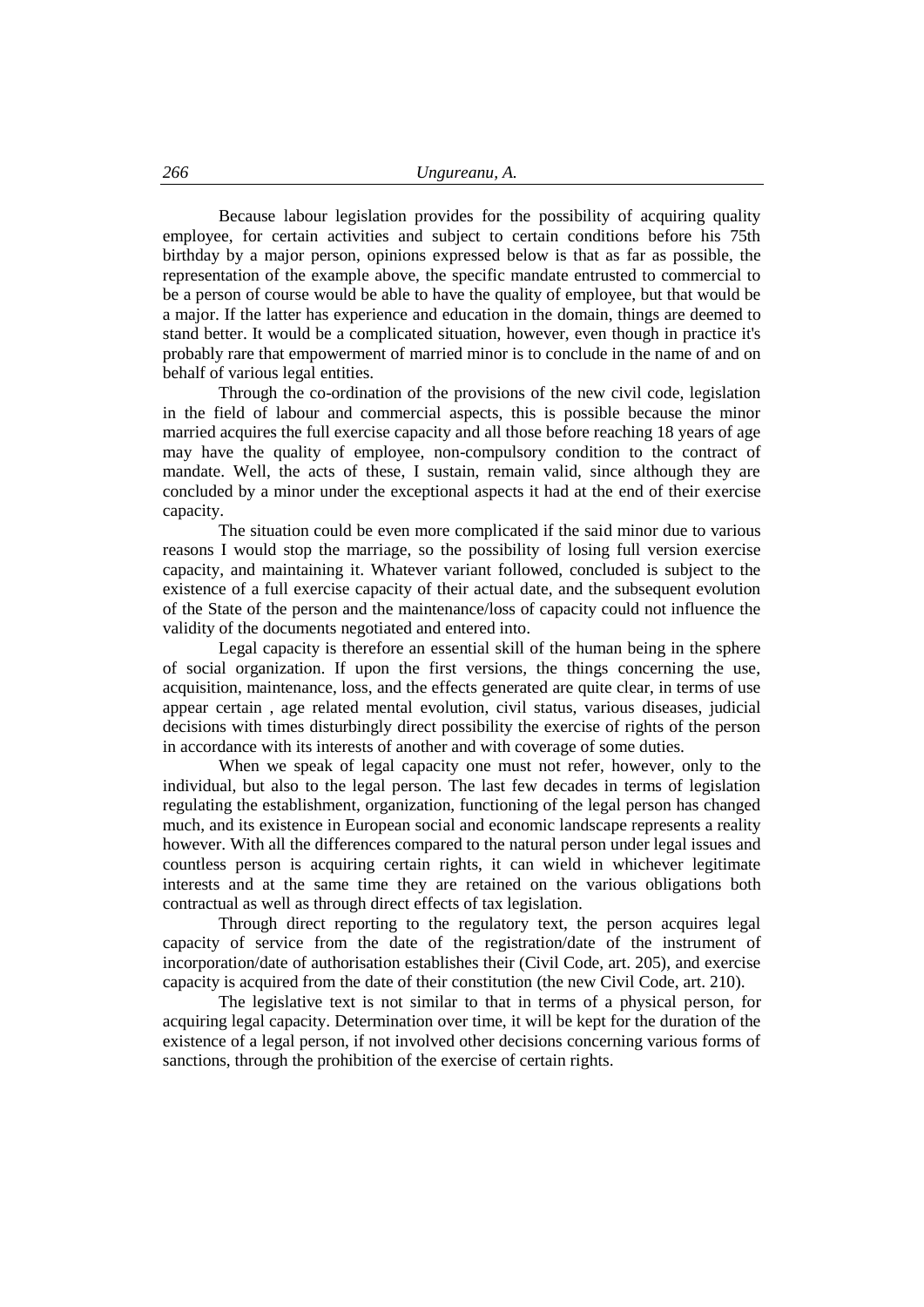It is a fact that according to the legal entity to be entered in the date of entitlement to the economic capacity of use is reported by two times. If we have in mind, legal entities, where the purpose of the establishment are required to be registered or recorded statements made in the various types of records prepared in accordance with the law by the State authorities, for the acquisition of legal personality, acquiring the ability to use is dated on the day of carrying out this procedure, where through regulatory action this procedure is not necessary acquisition date, usage capacity shall be determined with the day of filing of formation or of their authorisation as the prerequisite for the purposes of operation.

For acquisition of the exercise capacity is desirable to establish effective legal entity, and in respect to this form of legal capacity, it can only be full, local laws which do not indicate any form of restricted capacity in case of legal persons.

Exercising the social rights and performing the obligations of legal entity are carried out by individuals designated under the Constitution or State or other forms of internal organization, during its existence. Rules for individuals involved in matters of legal capacity shall be kept and when they are acting within or on behalf of a company, regardless of the nature or origin of capital, so long as the company in question carry out activities in the territory of our country.

Returning to the exercise capacity of a physical person, its activities must be organized strictly in the business set, as object of activity and also only on the basis of the authorisation or registration fees for performing various actions, and prohibited conduct or assuming of rights and duties, out of bounds for the purpose in which it was established (Dănişor d. C & Daniel & Dănişor G 2008, p. 341).

So if the human being is in a wide range of subjective rights that can be exercised in the case of a legal person, the scope of its rights is related to the purpose for which the level of prejudice has been created. Of course during the company's operation, it can modify the objects, so that their rights will be exercised in accordance with the existing goal and enshrined documents on that date.

Created as a fiction of law, as has been much circulated the idea in the literature, a legal entity is an important component of the business environment and beyond. In optimum operation observe the need for duplication of the finding of the existence of legal capacity. So besides the fact that it is a mandatory exercise capacity of both the legal entity to perform many types of activities, conclusion of legal acts/modifications shall be imposed and exercise capacity of an individual in decisionmaking: posture member Administrative Council or in other Office or office-holder, so as to avoid any declaration of acts performed.

Turning to the ability of the legal entity must be added that the sphere of subjective rights that can be acquired is made up of all those rights are specific times can be exercised by a legal entity, excluding those that by their very nature (right to life) or by operation of law (freedom of marriage) are exclusive to a specific individuals. Then the lack of capacity of the legal person, where it is acquired after obtaining certain permits or approvals, attract the absolute nullity of the actions carried out in the absence of authorisation required by law (Civil Code, art. 207).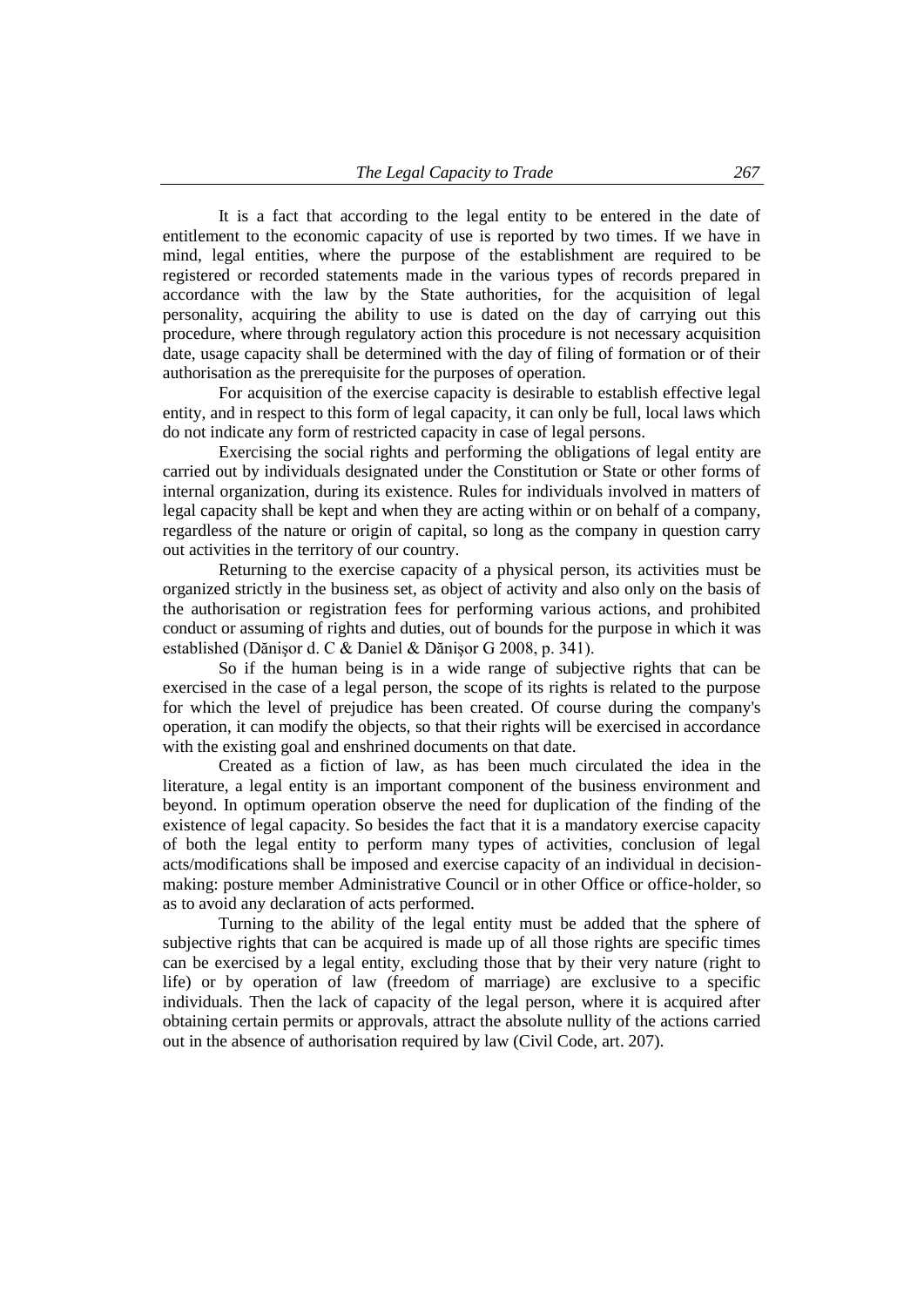Where performing a certain activity was permitted without special permission, and after obtaining authorization becomes mandatory, according to some legislative changes, obviously the legal entity in question will have to be approved, adapting to the new requirements in the domain.

### **3. RESULTS**

The existence of legal capacity constitutes a characteristic of the person, and in terms of legislative developments in the latest legislative amendments, in matters not brought different rules of law, towards the mid last century. Moreover, when we refer to the ability to use previously acquired birth subject to establish expressly by law text, we note this trait that defines a person. Such an abstract skill is recognized concerning certain rights of a person presumed to be born and which at the same time under the biological aspect of lived at least a moment. Sometimes the right isn't enough to apply its provisions, therefore working with other sciences, in particular medicine in this case (proving that the newborn breathed even once) it is necessary for the application of the existing legal regulations.

A human being can freely exercise his activities, including the commercial ones, initiatives of economic times work specific entrepreneurship after fulfils the conditions relating to development that enough is tantamount to recognition of exercise capacity in its full form. Only man is the subject of law, no other creature having this quality, which shows that this feature can be found in one species of creatures, that in order to clarify the problem of animal rights, so as not to misunderstand that they would be subjects of law, and obviously would also have obligations. Generic notion of animal rights is considering rules for their protection, the obligations being obviously relied on all the people.

Although I have discussed many aspects of the effects of the person's physical capacity, either physical or legal, an interesting situation is one in which a person, a contractor for example, is declared deceased by judicial procedures obviously being organized under the legislation of subsequent successions, including shares held by it. In the event that the person declared deceased by judicial reappears a first effect will be setting aside of the judgment of death, but declarative person should be reinstated immediately. In my opinion the legal capacity of the person concerned shall be deemed to be continuous, because in fact the person has not died, just his presumed extinct and the long period of his non identification had attracted the death declaration procedure completion by judicial.

As regarding legal persons, the existence of legal capacity restricts its existence, given that the company, institution, foundation acquired the ability to use and exercise at the same time, the absence attracts a non function of the legal entities listed. Overlapping deadlines with the duration of the existence of a legal person may give rise to the idea that legal capacity is a form of acknowledgement of the establishment and functionality of the person, the absence of traits being equivalent with the termination of the economic and social landscape of the organization.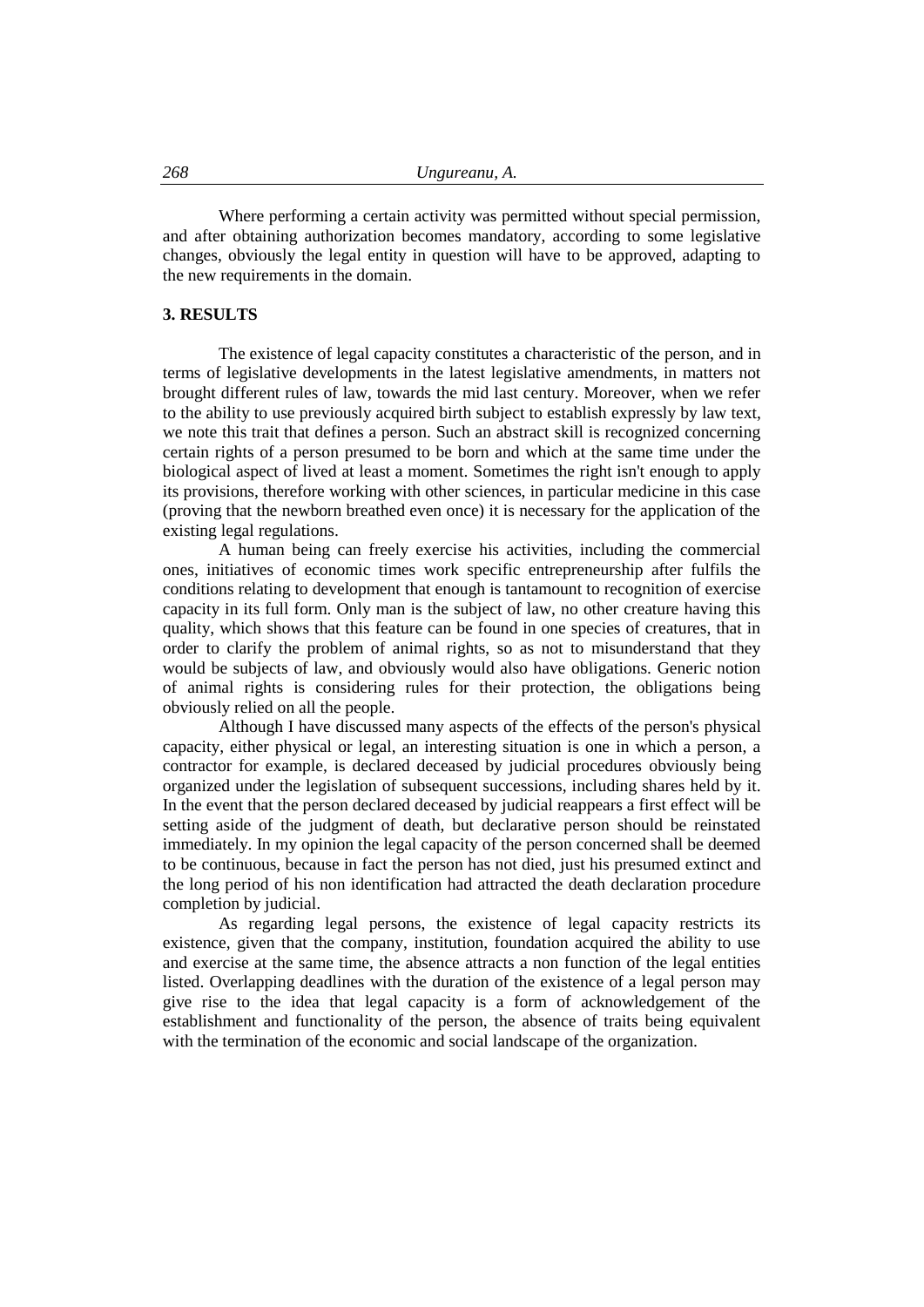Legal entities under the aspect of their organization and operation are much more present in the Act of Commerce. Market faring traders to certain hierarchies, but on the subject of the to-do, the acquisition of legal capacity has occurred previously in the anchorage marketing activities of the legal person, because without the operating conditions, the operator will not be able to promote their work or activities that aims to perform and from which it intends to obtain a certain profit.

If we take into account legal persons without patrimonial purpose, here, unless a target profit directly, but also various other ways to support some cultural, artistic or other social values under the same aspect of acquiring legal capacity, the situation is similar in the sense of the necessity of acquiring capacity, started earlier, be they charitable actions.

### **4. CONCLUSIONS**

If the human being, in principle, does not have to fulfil any legal formality to obtain ability, this being recognised subject indicated, prior to the birth of the human being, the person must initiate some moves from the founders, the event or persons designated for this purpose, the activities carried out for the registration of which has the effect of use and acquiring capacity; as regards the ability of exercise, the differences between people are more clear in the sense that physical ones will get somewhat gradually, first, then measure the effect on physical development, in some cases even anticipated toward fellowmen, the effect of the amendment on civil status, while the legal person, once it is established , exercise capacity is deemed to be acquired.

Even at the time of the loss of the two forms of capacity are recorded some differences. If respecting the end of use, specific individual moment is the cessation of life, and at the termination of the legal person of its existence, on the ability of exercise remember that while at this form of legal person ceases at the same time capacity with the use in the case of a physical person, things can be similar, in the sense that the end of life of the person shall terminate and the ability of exercise.

There are however exceptions, under which the Office may lack the capacity and the legal person's lifetime, even after he was acquired with effect, under the conditions specified.

Even at the time of the loss of the two forms of capacity are recorded some differences. If respecting the end of the capacity to exercise, the specific moment is the cessation of life, that of the legal person is the end of the existence, on the capacity to use we must remember that while for a legal person ceases at the same time with the capacity to exercise in the case of a physical person, things can be similar, in the sense that the end of life of the person shall terminate and the ability of exercise.

There are however exceptions, under which the capacity to use may lack during the legal person's lifetime, even after it was acquired with full effects as indicated.